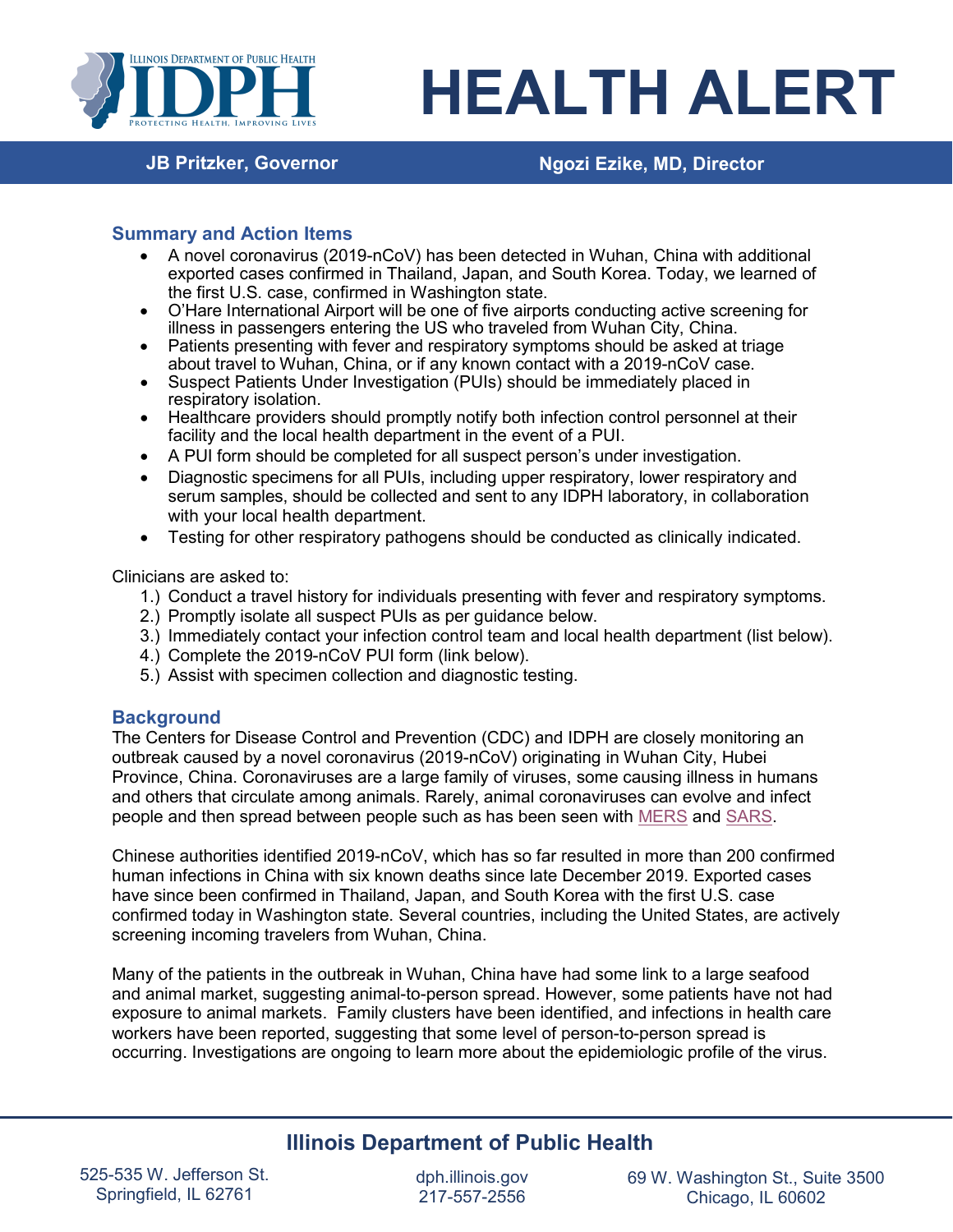This is a rapidly evolving situation. [CDC's 2019-nCoV webpage](https://www.cdc.gov/coronavirus/2019-ncov/index.html) will be updated with the latest epidemiological information.

# **Symptoms**

Patients who meet the following criteria are considered a PUI for 2019-nCoV.

| <b>Clinical Features</b>                                   | &   | <b>Epidemiologic Risk</b>                                                                                                       |
|------------------------------------------------------------|-----|---------------------------------------------------------------------------------------------------------------------------------|
| Fever $1$ and symptoms of                                  | and | In the 14 days before symptom onset:                                                                                            |
| lower respiratory illness (e.g.,                           |     | a history of travel from Wuhan City, China, OR                                                                                  |
| cough, difficulty breathing)                               |     | close contact <sup>2</sup> with a person who is under<br>$\bullet$<br>investigation for 2019-nCoV while that person<br>was ill. |
| Fever $\frac{1}{1}$ or symptoms of lower                   | and | In the 14 days before symptom onset:                                                                                            |
| respiratory illness (e.g.,<br>cough, difficulty breathing) |     | close contact <sup>2</sup> with an ill laboratory-confirmed<br>2019-nCoV patient                                                |
|                                                            |     |                                                                                                                                 |

1 Fever may not be present in some patients, such as those who are very young, elderly, immunosuppressed, or taking fever-reducing medications. Clinical judgement should be used to guide testing of patients in these situations.

 $^{2}$ Close contact is defined by being within 6 feet (12 meters) or within the room or care area of a novel coronavirus case for a prolonged period of time while not wearing recommended PPE (e.g., gowns, gloves, NIOSH-certified disposable N95 respirator, eye protection). Close contact can include caring for, living with, visiting, or sharing a healthcare waiting area or room with a 2019-nCoV case OR by having direct contact with infectious secretions of a 2019-nCoV case (e.g. being coughed on) while not wearing PPE. Consider duration of contact and clinical symptoms of ill patient to inform "close contact."

If there is uncertainty, patients should be evaluated and discussed with local health departments on a case-by-case basis. **The exposure locations under Epidemiologic Risk will continue to evolve and are subject to change.**

# **Diagnosis Testing**

Testing for 2019-nCoV is currently only being conducted at the CDC, and approval must be obtained through your local health department. CDC requests all three specimen types: lower respiratory (bronchoalveolar lavage, tracheal aspirate, sputum), upper respiratory (nasopharyngeal AND oropharyngeal swab using synthetic fiber swabs with plastic shafts placed in separate vials with 2-3mL viral transport medium), and serum specimens collected in serum separator tube for diagnosis of 2019-nCoV. Additional specimen types (e.g., stool, urine) may be collected and stored. Specimens should be collected as soon as possible once a PUI is identified regardless of time of symptom onset.

[Additional CDC guidance for collection, handling, and testing of clinical specimens is](https://www.cdc.gov/coronavirus/2019-nCoV/guidelines-clinical-specimens.html)  [available.](https://www.cdc.gov/coronavirus/2019-nCoV/guidelines-clinical-specimens.html) Refrigerate specimens at 2-8°C and ship on ice pack by expedited shipping to IDPH for overnight shipment to CDC. An authorization code must be provided by your local health department prior to shipment.

Testing for other respiratory pathogens should not delay specimen shipping to CDC via IDPH. Patient should be tested for commonly circulating viral infections including influenza, RSV, and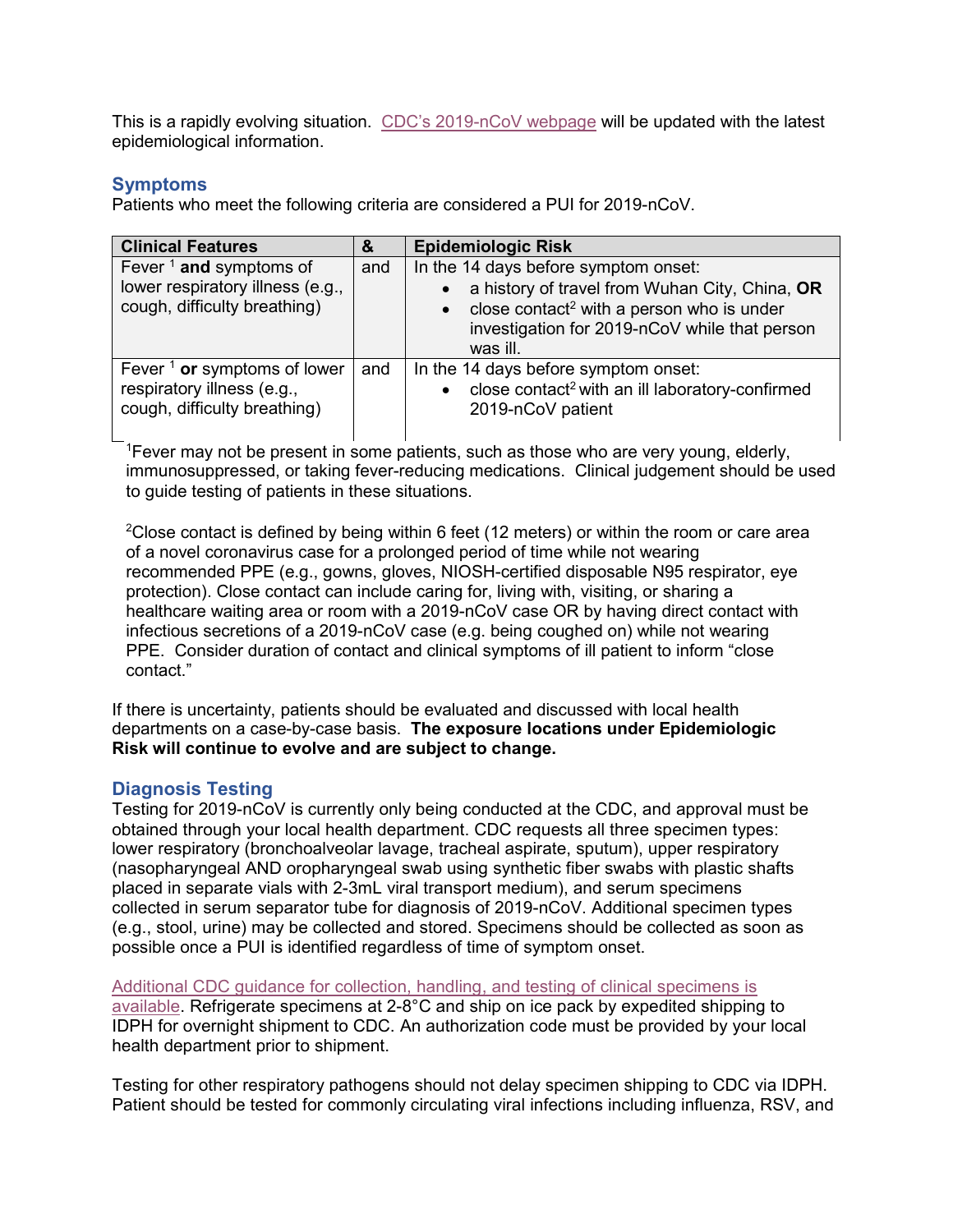other respiratory pathogens. If a PUI tests positive for another respiratory pathogen, consideration regarding additional testing for 2019-nCoV in PUIs should be discussed with public health. This may evolve as more information becomes available on possible 2019-nCoV co-infections.

For biosafety reasons, it is NOT recommended to perform virus isolation in cell culture or initial characterization of viral agents recovered in cultures of specimens from a PUI for 2019-nCoV.

# **Infection Control**

CDC currently recommends a cautious approach to PUIs for 2019-nCoV. PUIs should be asked to wear a surgical mask as soon as they are identified and be evaluated in a private room with the door closed, ideally an airborne infection isolation room if available. Healthcare personnel entering the room should use standard precautions, contact precautions, airborne precautions, and use eye protection (e.g., goggles or a face shield). Immediately notify your healthcare facility's infection control personnel and local health department. At this time, information is lacking to definitively determine a recommended duration for keeping patients in isolation precautions. Duration of precautions and duration a room should remain empty after a PUI vacates it, should be determined on a case-bycase basis in consultation with your local health department.

Increased vigilance should be used with performance of aerosol generating procedures which have been associated with increased risk of transmission of SARS-CoV and MERS-CoV including: tracheal intubation, non-invasive ventilation, tracheotomy, cardiopulmonary resuscitation, manual ventilation before intubation, and bronchoscopy.

## **Screening**

Screening for travelers from Wuhan began at San Francisco (SFO), New York (JFK), Los Angeles (LAX) on January  $17<sup>th</sup>$ , 2020. This week, CDC will add entry health screening to two more airports, Chicago (ORD) and Atlanta (ATL). Travelers will also be provided with a Traveler Information Card which lists symptoms that should prompt a visit to a healthcare provider, and instructions to call ahead prior to seeking care. At this time, asymptomatic travelers will not be actively monitored.

## **Reporting**

In the event of a PUI for 2019-nCoV, healthcare providers should immediately notify infection control personnel at their healthcare facility, their [local health department](http://www.idph.state.il.us/LHDMap/HealthRegions.aspx) or the Illinois Department of Public Health (Phone: 217-782-2016) if unable to reach your LHD. A 2019-nCoV [Patient Under Investigation \(PUI\) form](https://www.cdc.gov/coronavirus/2019-ncov/downloads/pui-form.pdf) should be completed.

## **Contact**

- For additional information or questions, please contact IDPH Communicable Disease Section at 217-782-2016 or email [Isaac.ghinai@illinois.gov;](mailto:Isaac.ghinai@illinois.gov) after hours, phone 800-782-7860.
- To report suspected Patients Under Investigation (PUI) cases of 2019-nCoV, please contact your local health department.

#### **Additional Resources**

IDPH Website: [http://dph.illinois.gov/topics-services/diseases-and-conditions/diseases-a-z](http://dph.illinois.gov/topics-services/diseases-and-conditions/diseases-a-z-list/coronavirus)[list/coronavirus](http://dph.illinois.gov/topics-services/diseases-and-conditions/diseases-a-z-list/coronavirus) CDC 2019 Novel Coronavirus, Wuhan China Situation Summary <https://www.cdc.gov/coronavirus/2019-ncov/index.html>